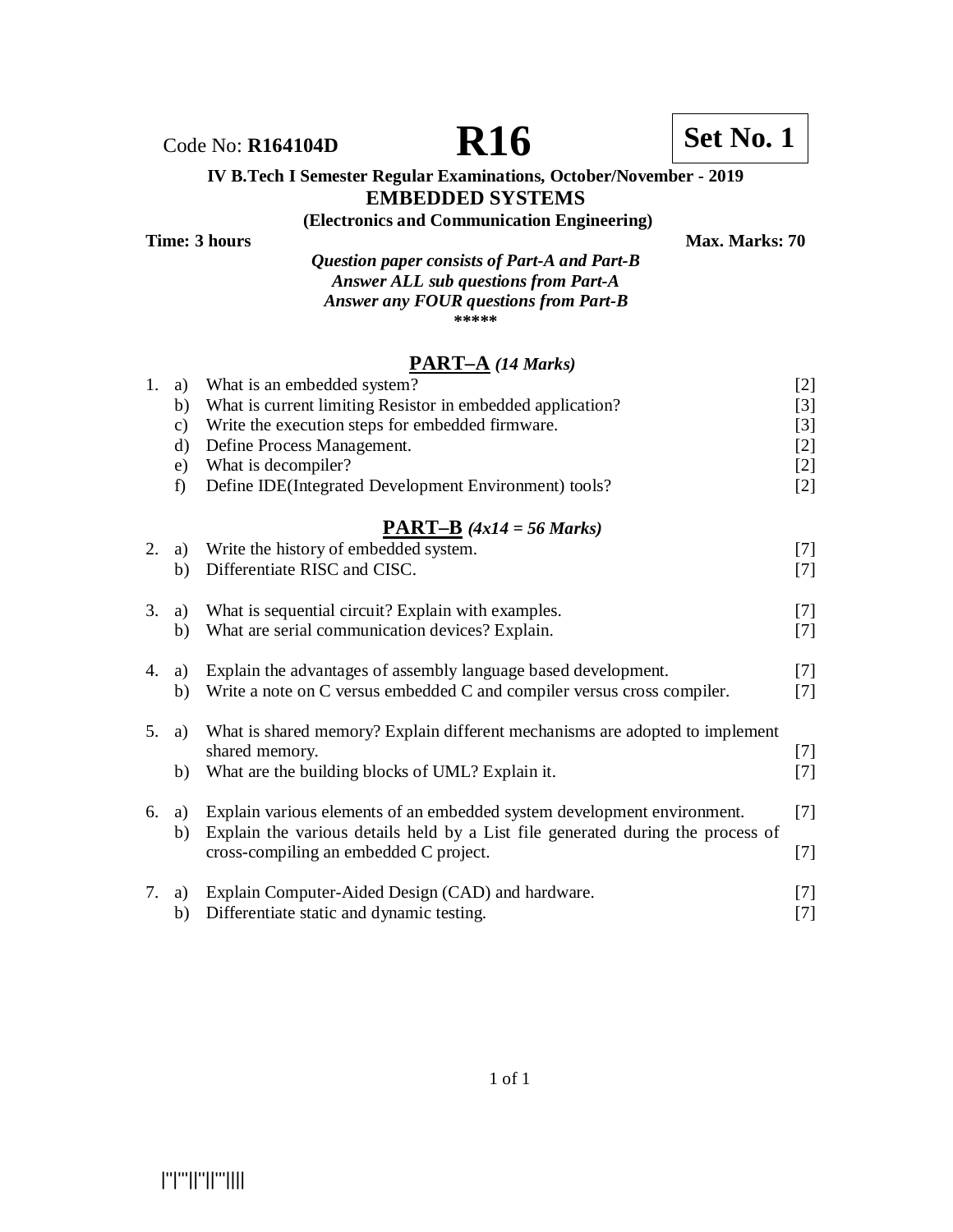#### **IV B.Tech I Semester Regular Examinations, October/November - 2019 EMBEDDED SYSTEMS**

**(Electronics and Communication Engineering)**

**Time: 3 hours** Max. Marks: 70

*Question paper consists of Part-A and Part-B Answer ALL sub questions from Part-A Answer any FOUR questions from Part-B* **\*\*\*\*\***

### **PART–A** *(14 Marks)*

| 1. a)           | Write the major application areas of embedded system.                       | [3] |
|-----------------|-----------------------------------------------------------------------------|-----|
| b)              | Explain the usage of capacitors and inductors in embedded hardware circuit. | [3] |
| $\mathcal{C}$ ) | Write about super loop based approach.                                      | [2] |
| d)              | Define file system management.                                              | [2] |
| e)              | What is the difference between simulator and an emulator?                   | [2] |
|                 | What is complier?                                                           | [2] |
|                 |                                                                             |     |

#### **PART–B** *(4x14 = 56 Marks)*

| 2. | a)       | Write and explain the classification of embedded systems.                                                                                                                                                                      | [7]            |
|----|----------|--------------------------------------------------------------------------------------------------------------------------------------------------------------------------------------------------------------------------------|----------------|
|    | b)       | Explain the onboard communication interfaces.                                                                                                                                                                                  | 171            |
| 3. | a)       | What is Latch? Draw and explain the latch.                                                                                                                                                                                     | $[7]$          |
|    | b)       | Explain briefly about parallel device ports.                                                                                                                                                                                   | 17 I           |
| 4. | a)       | Write and explain the drawbacks of assembly language based development.                                                                                                                                                        | $[7]$          |
|    | b)       | What is Interrupt? Explain multiple interrupts with examples.                                                                                                                                                                  | 171            |
| 5. | a)       | Write and explain the basic functions of real time kernel.                                                                                                                                                                     | $[7]$          |
|    | b)       | Explain data flow graph and state machine model in embedded design.                                                                                                                                                            | [7]            |
| 6. | a)<br>b) | Explain the role of Integrated Development Environment (IDE) for embedded<br>Software development.<br>Explain the various details held by a Map file generated during the process of<br>cross-compiling an embedded C project. | $[7]$<br>$[7]$ |
| 7. | a)       | Draw the compilation diagram and explain it.                                                                                                                                                                                   | [7]            |
|    | b)       | What is testing? Explain the types of testing.                                                                                                                                                                                 | [7]            |

1 of 1

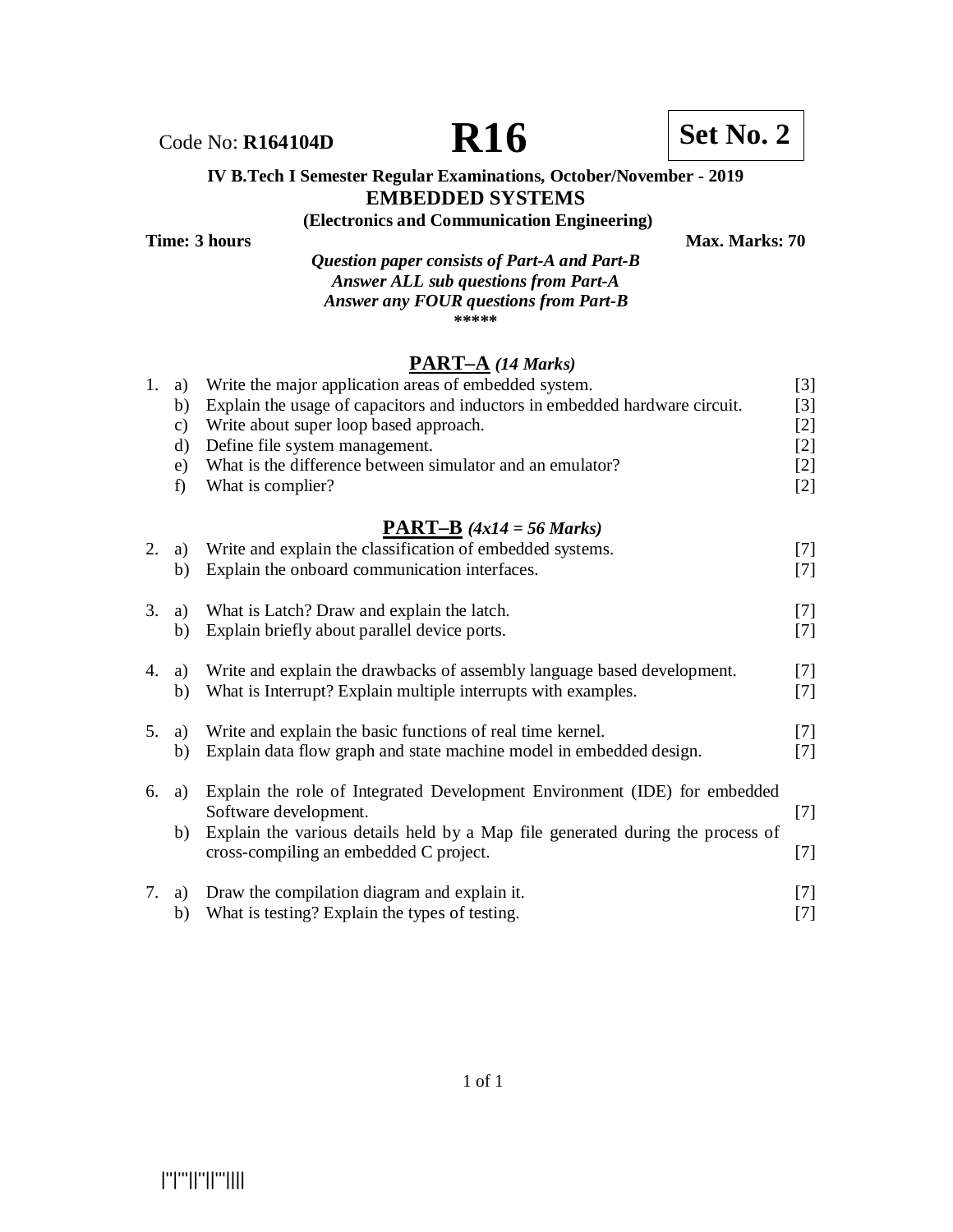#### **IV B.Tech I Semester Regular Examinations, October/November - 2019 EMBEDDED SYSTEMS**

#### **(Electronics and Communication Engineering)**

| Time: 3 hours |                                              | <b>Max. Marks: 70</b> |
|---------------|----------------------------------------------|-----------------------|
|               | Question paper consists of Part-A and Part-B |                       |
|               | <b>Answer ALL sub questions from Part-A</b>  |                       |
|               | Answer any FOUR questions from Part-B        |                       |
|               | *****                                        |                       |

### **PART–A** *(14 Marks)*

| 1. | a)            | What is typical embedded system?                                             | $[2]$ |
|----|---------------|------------------------------------------------------------------------------|-------|
|    | b)            | What is Schottky diode's role in embedded applications?                      | $[3]$ |
|    | $\mathbf{c})$ | Write about super loop based design.                                         | $[3]$ |
|    | $\rm d)$      | Define Non-Preemptive multitasking.                                          | $[2]$ |
|    | e)            | What is monitor program?                                                     | $[2]$ |
|    | f)            | What is interpreter?                                                         | $[2]$ |
|    |               | $\overline{PART-B}$ (4x14 = 56 Marks)                                        |       |
| 2. | a)            | Explain the purpose of embedded system.                                      | $[7]$ |
|    | b)            | What is ROM? How the ROM classified? Explain it.                             | $[7]$ |
| 3. | a)            | What is combinational circuit? Explain with example.                         | $[7]$ |
|    | b)            | Explain briefly about wireless devices.                                      | $[7]$ |
| 4. | a)            | Explain the conversion process from source file to object file translation.  | $[7]$ |
|    | b)            | Explain briefly about interrupt servicing mechanism.                         | $[7]$ |
| 5. | a)            | Define process? Draw the processor state transition diagram and explain it.  | $[7]$ |
|    | b)            | Define message passing? Explain how the message passing is classified.       | $[7]$ |
| 6. | a)            | Explain the format of Hex records in an Intel Hex file.                      | $[7]$ |
|    | b)            | What are the different techniques available for embedded firmware debugging? |       |
|    |               | Explain them in detail.                                                      | $[7]$ |
| 7. | a)            | Draw the interpretation diagram and explain it.                              | $[7]$ |
|    | b)            | Explain how testing will done on host machine.                               | [7]   |
|    |               |                                                                              |       |